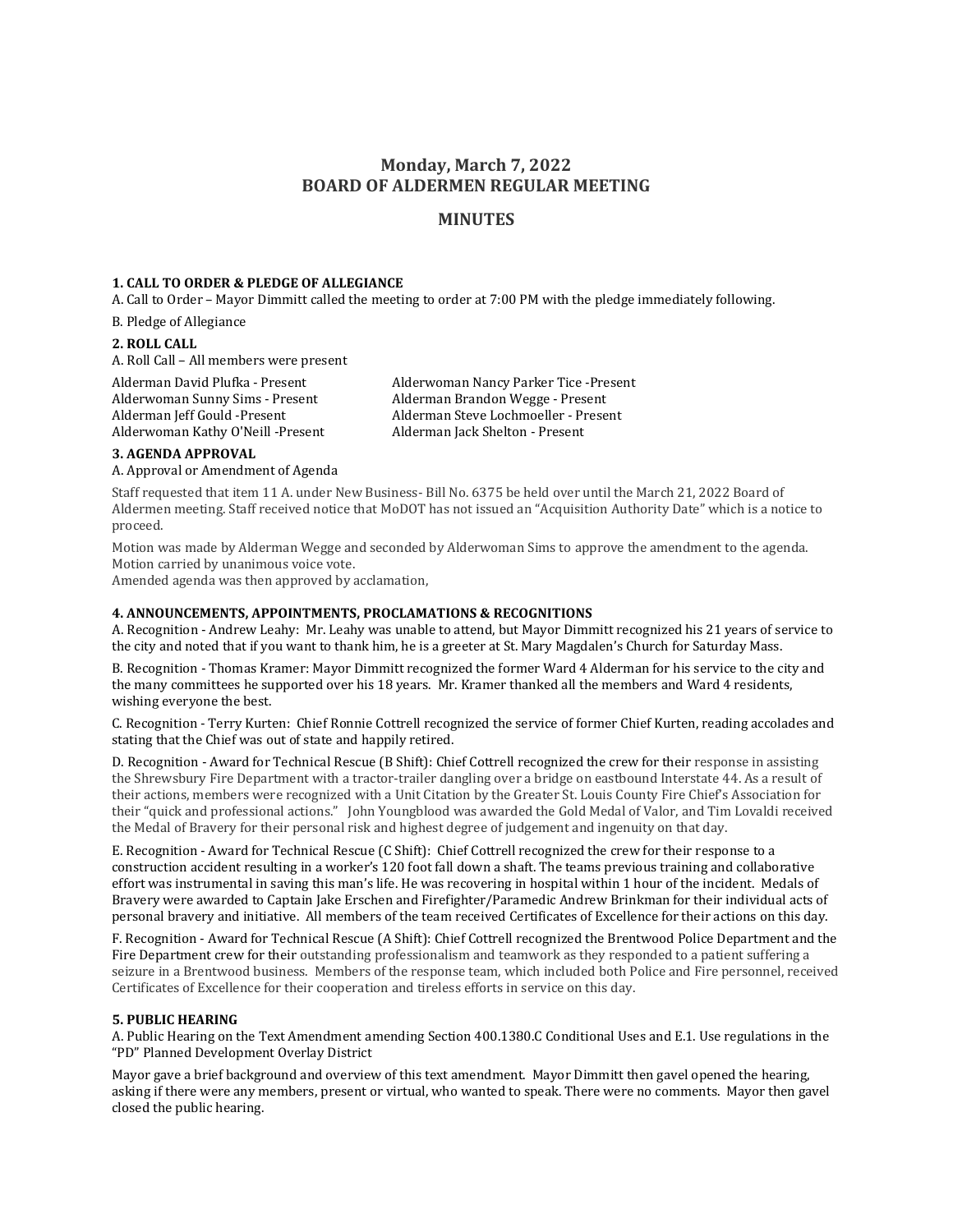#### **6. CITIZEN COMMENTS**

A. Citizen Comments – Lois Truman (8710 Rosalie) spoke via Zoom and asked about the proposed car wash expansion with Mobil on the Run and where she might find the information that justifies the car wash in this area. City Attorney addressed the request stating there is no proposal for an expanded car wash and the city is not considering one.

#### **7. MAYOR AND ALDERMEN REPORTS**

A. Mayor David Dimmitt – The item regarding the consolidation/merger of the Planning and Zoning and Architectural Review Board has been presented and discussed on the Public Works Committee, Planning and Zoning Commission and the Board of Aldermen agendas multiple times. There is no consensus, therefore the Bill will be withdrawn from the March 21, 2022, Board of Aldermen meeting, and staff will be directed to cancel the Public Hearing scheduled for the March 21, 2022, meeting as well.

B. Alderman David Plufka - Ward 1- Announced a Ward 1 Meeting at the Recreation Center at 6:30 PM on March 8th.

C. Alderwoman Nancy Parker Tice - Ward 1-Thanked staff for timely and efficient meeting minutes.

D. Alderwoman Sunny Sims - Ward 2 – Announced the Ward 2 Meeting, also at the Recreation Center at 6:00PM on March 8th, and echoed appreciation to the Police and Fire Departments for all that they do.

E. Alderman Brandon Wegge - Ward 2 – Thanked Dan Gummersheimer and his Public Works Team for fixing an ADA issue that was brought to our attention by a resident, and for residents who bring these matters to our attention.

F. Alderman Steve Lochmoeller - Ward 3- No Report

G. Alderman Jeff Gould - Ward 3- Announced the Ward 3 meeting on March 29th at the Recreation Center a 7:00PM

H. Alderman Jack Shelton - Ward 4- No Report

I. Alderwoman Kathy O'Neill - Ward 4- No Report

## **8. CITY ADMINISTRATOR REPORT**

A. Brentwood Bound Update – The City Administrator gave the Brentwood Bound update on behalf of Craig Schluter She reported the construction costs, soft costs, property acquisitions and contingency balance. There were no questions.

B. Kerb, Eck & Braeckel, LLP 4th Quarter Audit Presentation - Period from October 1, 2021 to December 31, 2021.

The City Administrator reported on this as well, noting that representatives of KEB was not present this evening as there are no exceptions to report and the city is in compliance with the city's policy. The report is in BoardDocs for review.

#### **9. CONSENT AGENDA**

A. Standing Committees Reports

B. Approval of Meeting Minutes

C. Warrant Lists - Operating Funds and 2021 and 2022 Expenditures from the 2019 Series Certificates of Participation Proceeds (COPs)

D. Resolution No. 1344 - Zobrio/Financial Edge Accounting Platform - A Resolution Authorizing approval of the proposal and integrated software to interface with the Financial Edge Accounts receivable module allowing for better data flow for annual budget process.

E. Resolution No. 1346 - A Resolution Approving a Change Order to the Contract with Hof Construction, Inc., For Additional Work Need For The Brentwood Park Pavilion and Event Lawn Project

F. Resolution No. 1347 – 2022 Compensation Study-A Resolution To Retain The Services Of Lynda Higbee Of Higbee Associates LLC, A Human Resources Consultant, To Perform A Compensation Survey And Analysis, And Make Recommendations Regarding The Overall Pay Plan And Benefits Program For The City.

Motion was made by Alderwoman Tice and seconded by Alderman Lochmoeller to approve the items on the Consent Agenda. There was no discussion. Roll was called:

| Alderwoman Nancy Parker Tice - Yes |
|------------------------------------|
| Alderman Brandon Wegge - Yes       |
| Alderman Steve Lochmoeller - Yes   |
| Alderman Jack Shelton - Yes        |
|                                    |

Motion carries by a vote of 8 (yes) to 0 (No).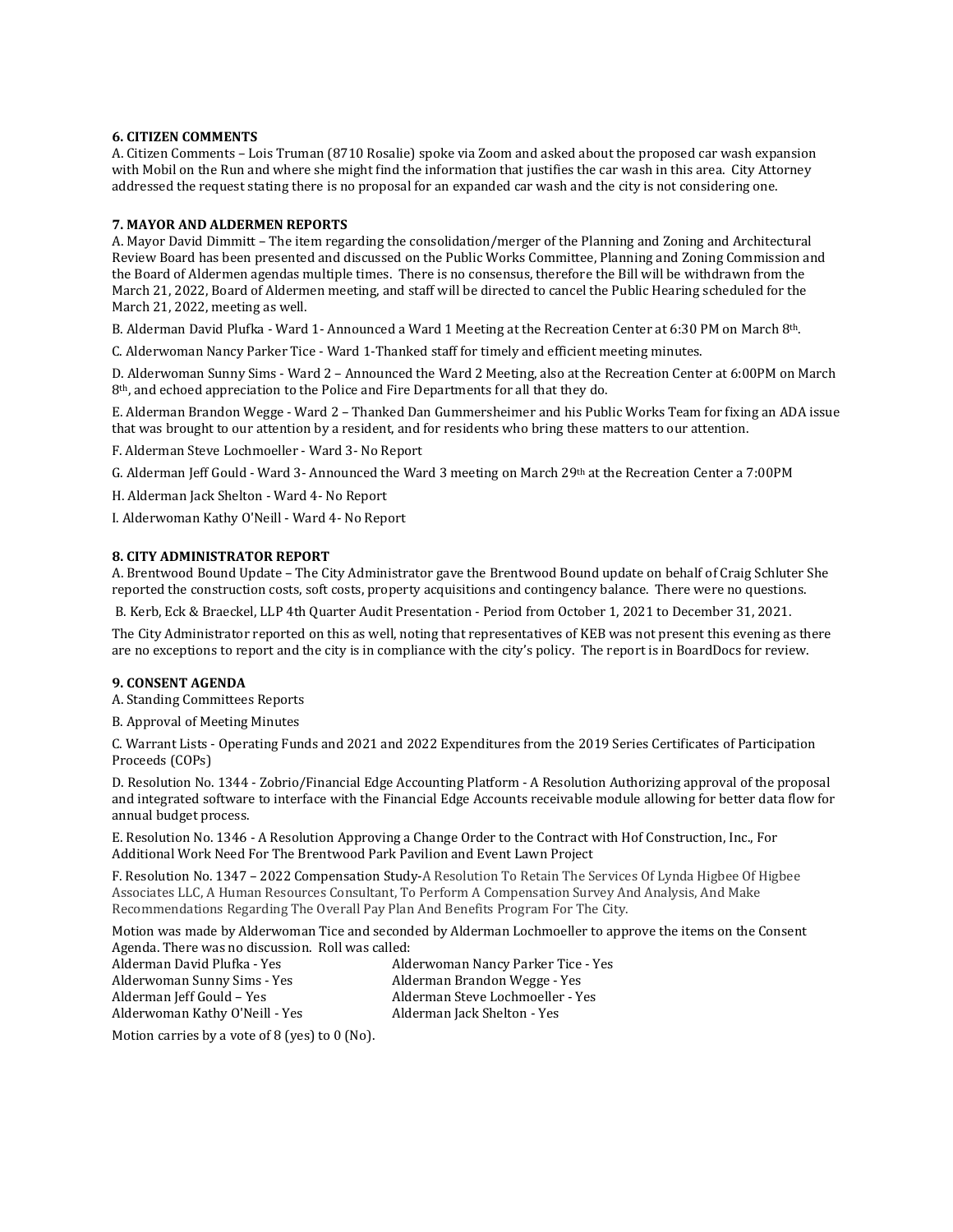#### **10. OLD BUSINESS**

A. Bill No. 6374 - An Ordinance Amending Sections 400.1370 And 400.1380 Of The Zoning Code Relating To Conditional Uses In The "GC" General Commercial District And The "PD" Planned Development Overlay Districts To Eliminate Certain Auto-Oriented And Outdated Uses. Second Reading

City Attorney O'Keefe did the second reading of the Bill.

A motion was made by Alderwoman Sims and seconded by Alderman Plufka to perfect Bill # 6374 into Ordinance form. There was no discussion. Roll was called.

| Alderman David Plufka - Yes    | Alderwoman Nancy Parker Tice - Yes |
|--------------------------------|------------------------------------|
| Alderwoman Sunny Sims - Yes    | Alderman Brandon Wegge - Yes       |
| Alderman Jeff Gould - Yes      | Alderman Steve Lochmoeller - Yes   |
| Alderwoman Kathy O'Neill - Yes | Alderman Jack Shelton - Yes        |

By a vote of 8 (yes) to 0 (No), Bill #6374 will become Ordinance # 5008 when signed by the mayor.

**11. NEW BUSINESS – Item MOVED TO 3.21.22 Board Meeting – per the approved amended agenda (Item 3A)**

A. Bill No. 6375 - An Ordinance of the City of Brentwood, Missouri, Approving a Certain Real Estate Sale Contract with Bi-State Development Agency of the Missouri-Illinois Metropolitan District for the Purchase of a Portion of Real Property at 3000 S. Brentwood Blvd. and Real Property at 3120 S. Brentwood Blvd. - First and Second Reading

B. Bill No. 6376: Text Amendment amending Section 400.1380.C Conditional Uses and E.1. Use regulations in the "PD" Planned Development Overlay District regarding Multi-Family Developments - First Reading

City Attorney O'Keefe did the first reading of the Bill.

Director of Planning and Development, Whitney Kelly presented information stating that Cornerstone Brentwood LLC has submitted for a text amendment to the Code that would enable them to build a higher density multi-family development (72 units per acre) in the "PD" district by conditional use permit. Planning and Zoning Commission reviewed and approved. Details are available in Board Docs. Clarification of information and discussion regarding density took place.

Mike Doster, with the Land use Development Team at Cornerstone, asked if it was possible to get a second reading tonight to move project along as this has been elongated and there are term limits to their financing. Motion was made by Alderman Wegge and seconded by Alderman Shelton to do a second reading of Bill # 6376. By a voice vote of 6 (Yes) to 2 (No) the motion carried. Alderman Lochmoeller and Alderwoman Tice were opposed.

The City Attorney did a second reading of the Bill. Motion was made by Alderwoman O'Neill and seconded by Alderwoman Sims to Perfect Bill #6376 into Ordinance form.

Discussion took place regarding a precedent that may be set, even though each business would have to apply for approval. Question was asked why not go through planned development (urban district) instead of text amendment? Mr. Doster responded that this might create an island of urban zoning in the middle of the planned development district. Without text amendment they can't move forward with design elements. Alderman Plufka stated that the language in this text amendment gives the city less justification to decline future conditional use permit applications. He would like more time to review this information and prefers to stagger the readings.

Alderwoman Tice made a motion to table the previous motion until the March 21, 2022 Meeting of the Board of Aldermen. Alderman Plufka seconded the motion. No discussion. Roll was called:

| Alderman David Plufka - Yes    | Alderwoman Nancy Parker Tice - Yes |
|--------------------------------|------------------------------------|
| Alderwoman Sunny Sims - No     | Alderman Brandon Wegge - No        |
| Alderman Jeff Gould - Yes      | Alderman Steve Lochmoeller - Yes   |
| Alderwoman Kathy O'Neill - Yes | Alderman Jack Shelton - Yes        |
|                                |                                    |

Motion carries by a vote of 6 (Yes) to 2 (No) to table this item until the March  $21<sup>st</sup>$  meeting.

## **12. CITIZEN COMMENTS**

A. Citizen Comments

**Barbara Eichler -daughter of Norma Eichler – 8778 Brentwood Pl. –**asked for clarification on the text amendment regarding the development (Mobile station), but then was informed that the text amendment had just passed - so she realized there was no need to discuss.